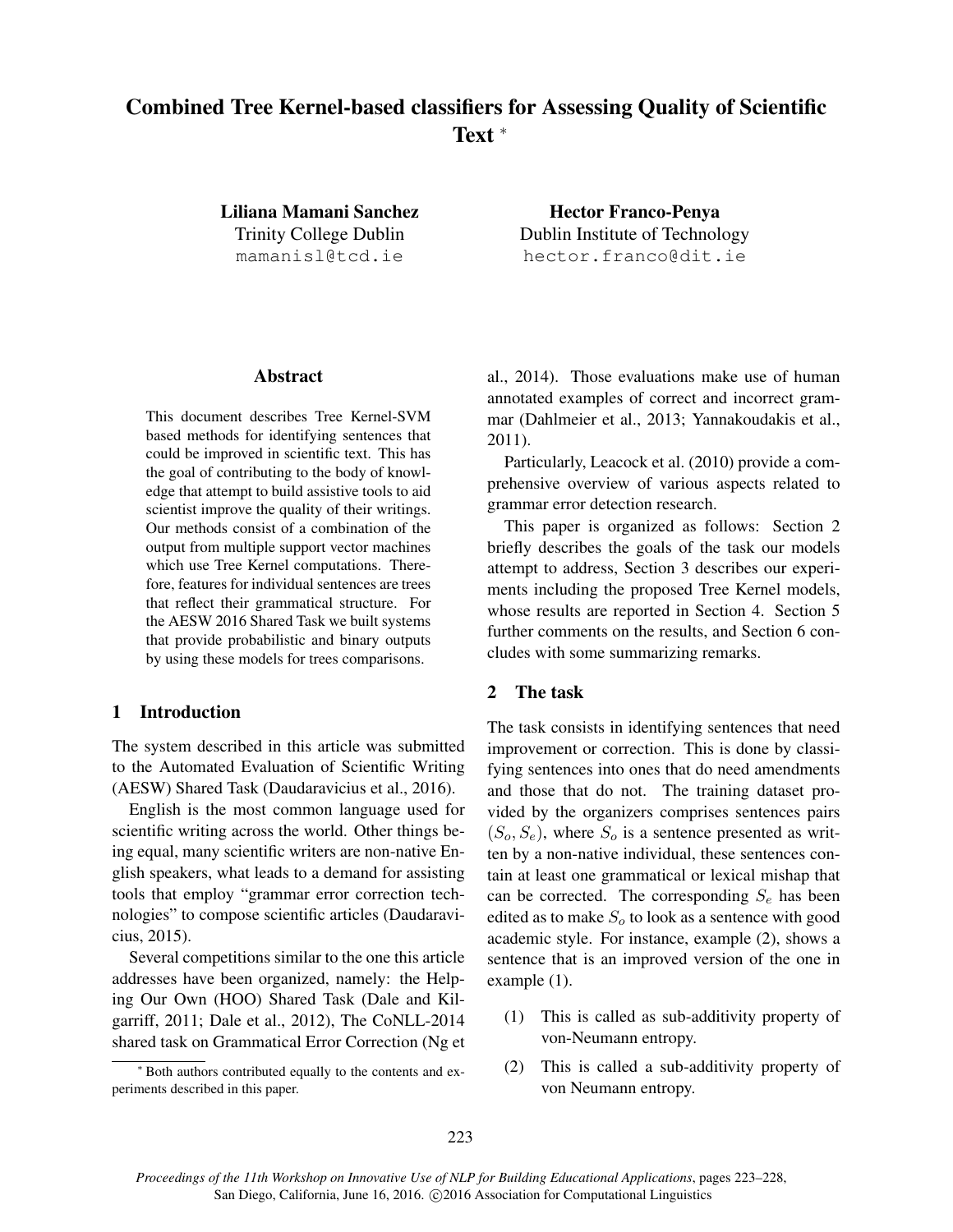The intuition behind this task is that systems that automatically identify sentence candidates for improvement may be built. The core solution would be provided by keeping track of common pitfalls committed by non-native individuals in their writing as in (1). Subsequently, such a system would learn how these pitfalls have been addressed as to emulate text produced by native writers.

The training dataset also comprises a set of sentences written by native English academics; they constitute a body of text that is representative of good academic writing style.

## 3 Experiments

For our experiments we used constituent trees corresponding to the examples from the training dataset. This dataset provided by the shared task organizers comprises parse tree structures which were generated by using the Stanford parser (Klein and Manning, 2003).

### 3.1 Tree Kernels

The tree structures were used to train Support Vector Machines using the SVM-light implementation by Joachims (1999) and SubSet Tree kernel (SST) computation tool (Collins and Duffy, 2002a; Moschitti, 2004; Moschitti, 2006) built on top of the former.

In essence, a Tree Kernel classifier computes a kernel function between two trees by comparing subtrees extracted from them. Since the number of possible comparisons between subtrees is exponential, we restricted the choice of subtrees to SubSet Trees (SSTs) (Collins and Duffy, 2002b). A SST is a tree where the leaves may comprise non-terminal symbols and the rules that these trees reflect should be well formed according to the rules of the target language grammar, in this case English.

Tree Kernel methods over Support Vector Machine have been successfully used on many other natural language processing applications, such as Semantic Role Labelling (Moschitti et al., 2008), question answer classification (Moschitti et al., 2007) or relational text categorization (Moschitti, 2008).

Figure 1b illustrates some SubSet trees $^1$  extracted

by the SST kernel from the full syntactic tree structure for (2), which is shown in Figure 1a. Such subtrees will be used as features for the Support Vector Machine model.

Our intuition behind using parse trees comparisons to identify candidate text for correction is that non-native writers will regularly use spurious lexical grammatical structures across their writings. Therefore, given a new sentence to classify, its underlying grammatical structure will be compared to a collection of tree structures built out of a training dataset.

#### 3.2 Models for sentence quality assessment

Our overall strategy was to build models that use tree representations of sentences to be used in Support Vector Machines-based systems for sentence quality assessment. SVMs work with training examples labelled as either positive (1) or negative (-1). Therefore, sentences in need of edition are labelled as positive examples while sentences which do not need edition are labelled as negative examples. A machine learning system trained on these examples aims to predict a positive one.

Labelling examples as either positive or negative was translated into labelling tree structures corresponding to these examples with the respective label; for instance, the tree in Figure 1a is deemed a positive example. Internally, the SST tree tool assigns these labels to the corresponding subtrees: following from this, features such as the subtrees in 1b, are labelled as positive examples for the kernel computation.

To prepare the datasets for the training stage, we divided the dataset provided by the organizers in tree groups:  $D<sub>o</sub>$ : sentences as written by non-native speakers and need edition;  $D_e$  are sentences that have a counterpart in  $D<sub>o</sub>$  which were edited to have an improvement in good academic writing style; and  $D_n$ : sentences written by native English academic writers which do not have counterparts in  $D<sub>o</sub>$  and do not need edition.

We wanted to experiment with different conditions on how the identification of sentences in need of improvement may occur. Therefore, considering these three subdatasets  $D_0$ ,  $D_e$  and  $D_n$ , three models were built.

<sup>&</sup>lt;sup>1</sup>For reasons of brevity, the whole set of SubSet Trees that is

extracted from the full parse tree is not shown here.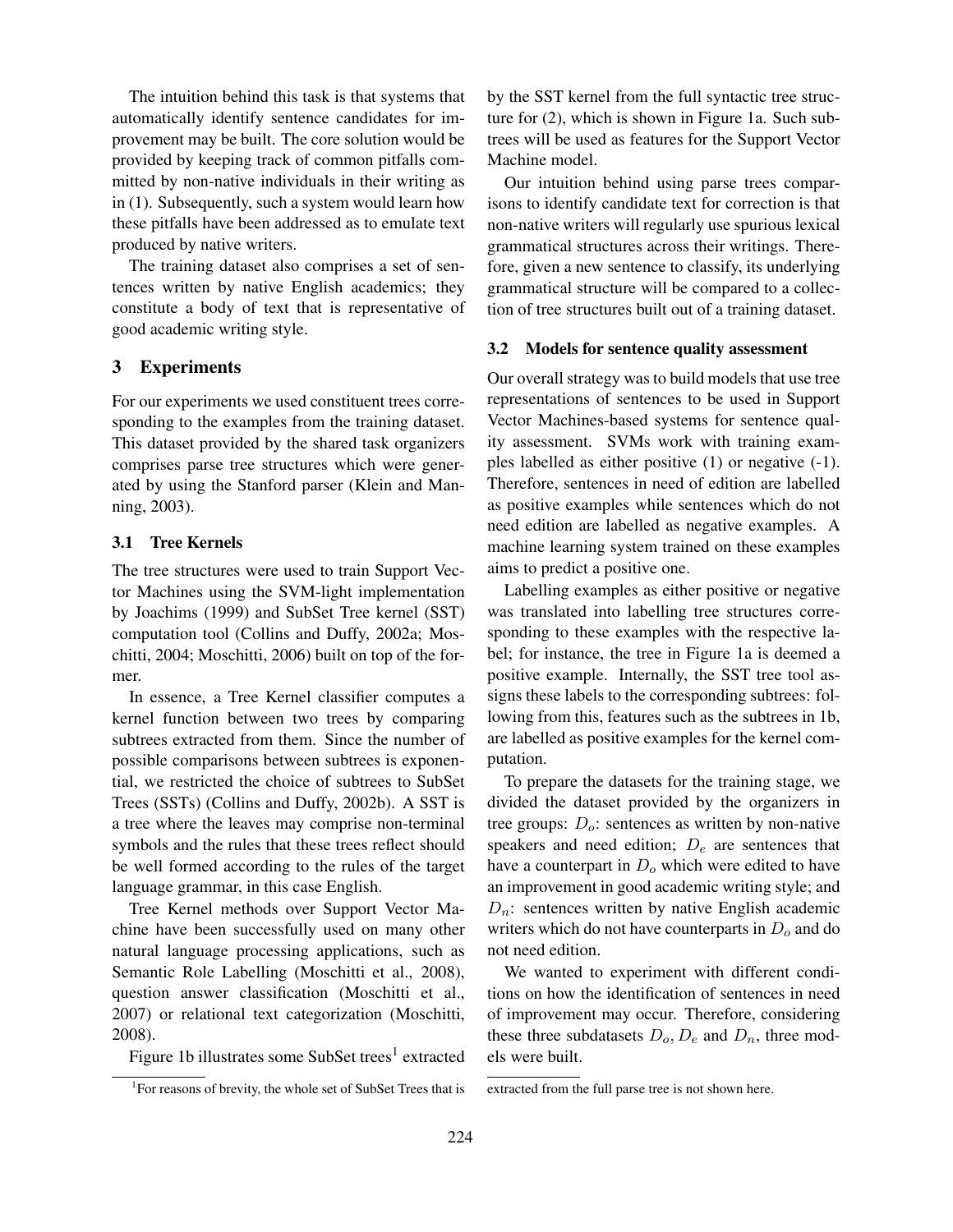



Figure 1: Example of how SubSet Trees (SST) extract sub trees as features from constituent tree structures.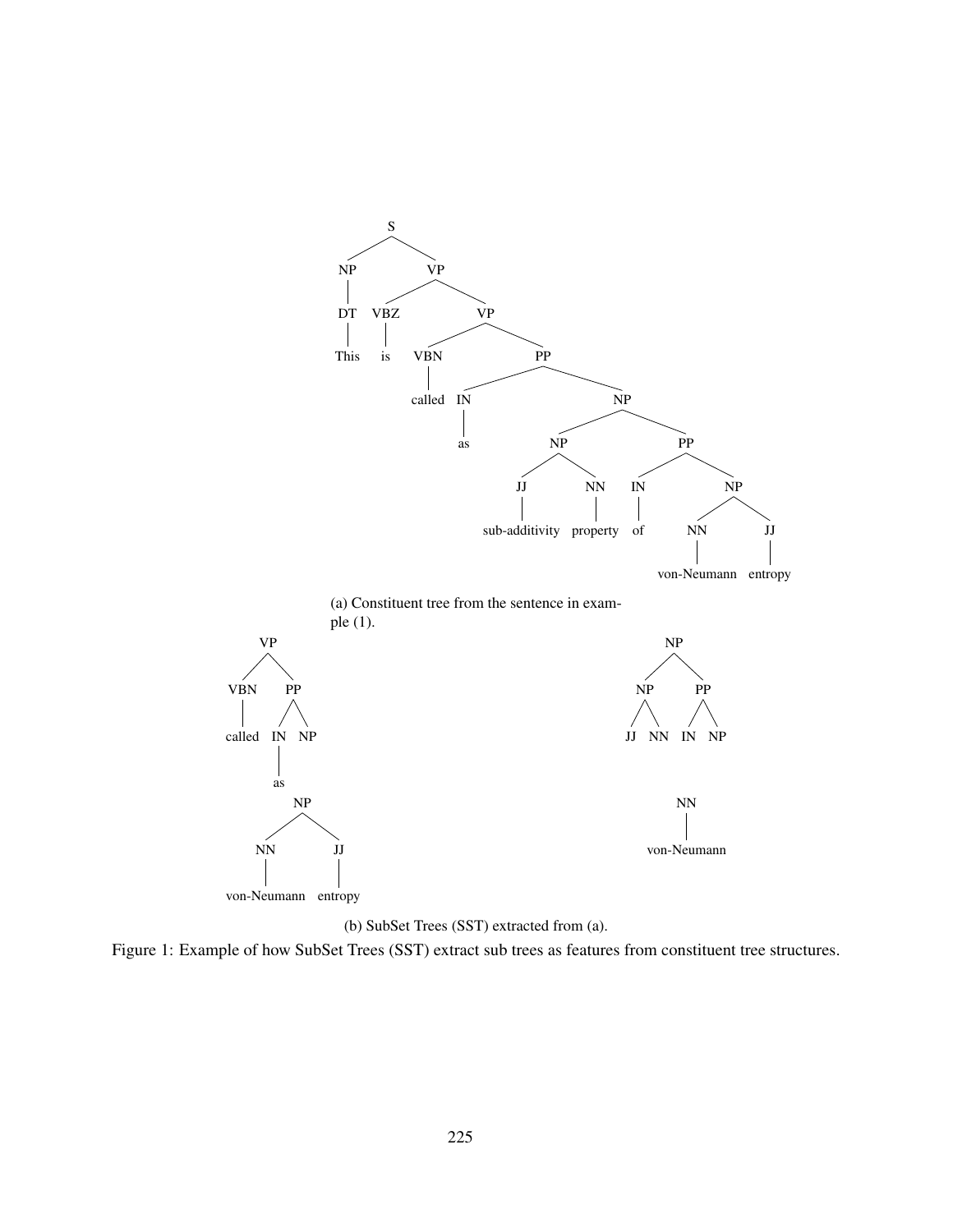- $MO$ : uses uniquely sentences in  $D<sub>o</sub>$  as positive examples, and sentences from  $D_e$  as negative examples.
- $ZM$ : uses sentences from  $D<sub>o</sub>$  as positive examples, and sentences from  $D_n$  as negative examples.
- $ZMO$ : uses sentences from  $D<sub>o</sub>$  as positive samples and sentences from both  $D_e$  and  $D_n$ as negative samples.

 $MO$  depicts a scenario where the identification would be better for sentence that keep close similarity to the sentences in the training dataset and high precision is paramount.  $ZM$  favours situations where sentences to be assessed do not keep high similarity to the set of positive training examples but the model is able to generalize by contrasting with sentences with good academic style. Ultimately,  $ZMO$  should enclose advantages of the two previous models.

The training dataset of parse trees provided by the organizers contained 475,473 trees for  $D_0$ , 476,142 trees for  $D_e$  and 725,374 for  $D_n$ . Due to their length some sentences were unsuitable for processing by the TK-SVMLight tool, therefore examples whose length was above 1,400 characters were dropped out from the training set. This meant dropping 1,489 examples from  $D_0$ , 1,433 from  $D_e$ , and 283 from  $D_n$ . Thus, 948,693 training examples were used for  $MO$ , 1,199,075 examples for  $ZM$ , and 1,673,784 examples for  $ZMO$ .

Another reason why we chose Tree Kernels computation as a basis for our systems is that we think this sort of classification task should rely uniquely on sentence-level features. Other non-linguistic candidate features could have been taken into account such as the relative position of an individual sentence within a paragraph or document. However, a system built comprising such a feature might not work properly on individual sentences that need classification.

#### 3.3 Training and evaluation procedures

Unfortunately, the computation of kernels for all SubSet Trees is highly demanding in terms of computation time. Due to hardware limitations, for all three models the training data set was split into 100 sub-datasets, and a Support Vector Machine model was trained for each sub-dataset. Then, predictions were computed by using each of those hundred Support Vector Machine models over the unlabelled test dataset provided by the task organizers. The overall numerical categorization value for a system was calculated by averaging over these predictions. This categorization value was normalized to generate the probability of a sentence needing improvement  $Output$ Prob using formula(1), where  $OutputSVMmodel_i \in [-1,1].$ 

$$
OutputProb = \frac{\sum_{i=1}^{100} OutputSVM model_i}{200} + 0.5
$$
\n(1)

Because the formula aims to estimate probabilities, if  $Output Prob > 1$  then it is floored down to one, if  $Output Prob < 0$ , then it is rounded up to zero.

Some issues related to the use Stanford parser emerged during the evaluation stage. The parsing procedure for examples from the testing set was expected to produce a parse tree per example, which thereafter would be formatted properly for testing our systems. However, the parser failed to identify the boundaries of some sentences, particularly if there was an abbreviation with a period or a colon symbol occurring in them. For instance, abbreviations such as "etc." or "i e." caused the parser produce two parse trees for a single sentence.

This issue was overcame by running a script that matches the tree structure with the original sentence if the tree structure contained at least 50% of the words in the original sentence, for which no more than 10 consecutive sentences or consecutive trees can be unmatched.

This procedure left 188 sentences without a match (which is negligible amount of the total testing set: 0.13%). For these sentences a probability of 0.5 or a label 'false' was assigned.

#### 4 Results

Table 1 shows the results for the systems submitted to the task organizers.

The system was evaluated according to the predicted label (bin) and according to the predicted probability (prob).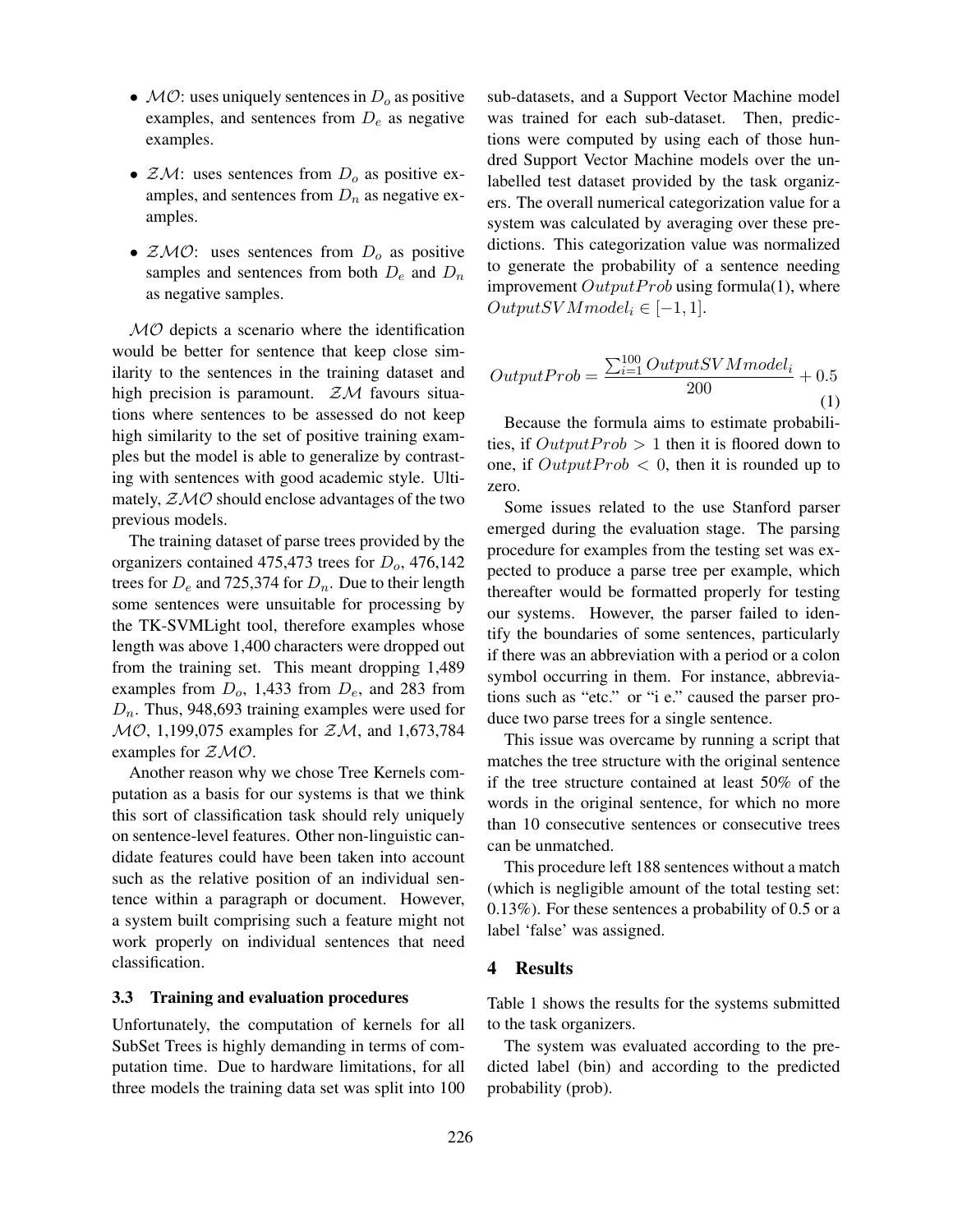Table 1: Results in terms of Precision, Recall and Fmeasure for systems that produce either a probabilistic (prob) or binary (bin) prediction. The number in parenthesis points to the relative ranking compared to other systems.

| System    | Precision | Recall    | $F_1$     |
|-----------|-----------|-----------|-----------|
| $ZM$ bin  | 0.4482(4) | 0.7279(6) | 0.5548(3) |
| $ZM$ prob | 0.7062(6) | 0.8182(2) | 0.7581(3) |
| $MO$ bin  | 0.3960(8) | 0.6970(7) | 0.5051(7) |
| $MO$ prob | 0.6576(8) | 0.8014(3) | 0.7224(3) |

 $ZMO$  results are not reported as the system did not produce any positive prediction  $(F_1 = 0)$ .

For the competition of binary output systems, our  $ZM$  system performs better than  $MO$  system for F−score, resulting ranked in third place. This is 0.073 points behind the best system score (HU), but 0.1041 points better than the baseline system from the task organizers.

Regarding the probabilistic output systems competition, our MO-based system was ranked third. Similarly, this system is 0.073 points behind the best system (HITS) and 0.1073 points above the baseline. Also, this system's results seem to keep correlation with the results from the systems provided by the team NTNU-YZU.

# 5 Discussion

It is unfortunate the dataset size prompted us to split the training set into a hundred sub-datasets to train their corresponding Support Vector Machine models. This split was done according to the order in which sentences appear on the training set, expecting that indirectly each modified sentence will provide the negative and the positive examples (this is the sentence before and after being edited,  $S<sub>o</sub>$  and  $S_e$  respectively ) is likely to fall within same sub-set. While this is a simplified strategy to split the training set, the effectiveness of other methods is an open research question to explore. Clustering algorithms could provide a better split.

The distribution of positive and negative examples for  $MO$  was perfectly balanced as 50% of samples were positive while the other 50% were negative. The  $ZM$  model was fairly balanced, the  $ZMO$  was not balanced (475,473 positive examples in contrast to 952,284 negative examples) and this lead to the

corresponding systems produce only negative predictions.

It seems that the F1 measure is proportional to how well balanced each data set is, this could be due to not using the development set to tune the threshold for binary predictions, or to re-arrange probabilities.

Systems trained using the  $ZM$  perform better than the ones using  $MO$ . We think a reason for this is that in  $MO$  a positive example shares various subtrees with its corresponding negative example. Therefore, this may affect the classifier ability to calculate predictions for some examples in the test set. It would be ideal to make use of the test set gold standard to have more conclusive insights in this respect.

# 6 Conclusions

We described in this paper machine learning-based systems for identifying sentences that need amendments to improve their academic style. Our four systems have a Support Vector Machines computations as a core, they were built having tree representations of target sentences as features. The best systems of these four are the ones that use a model where sentences needing improvement are deemed as positive examples, and as negative examples sentences that were not edited and do not correspond to the positive examples are taken into account. This may be due to various reasons such as the distribution of positive and negative examples, or entropy of the datasets. We intend to address these and other issues in our systems in future work.

We think these systems' performance can be improved by modifying: the combination of models, and the software implementation, the representation of features. So far, we have implemented an empirical combination of sub-models output to have a global prediction output.

Making changes in the implementation of tree kernels computation may help to create models that meet scalability requirements. The final prediction would benefit of having less sub-models while keeping computation time reasonable.

Finally, we expect these attempts and future work to contribute to the state of the art of assistive writing technologies.